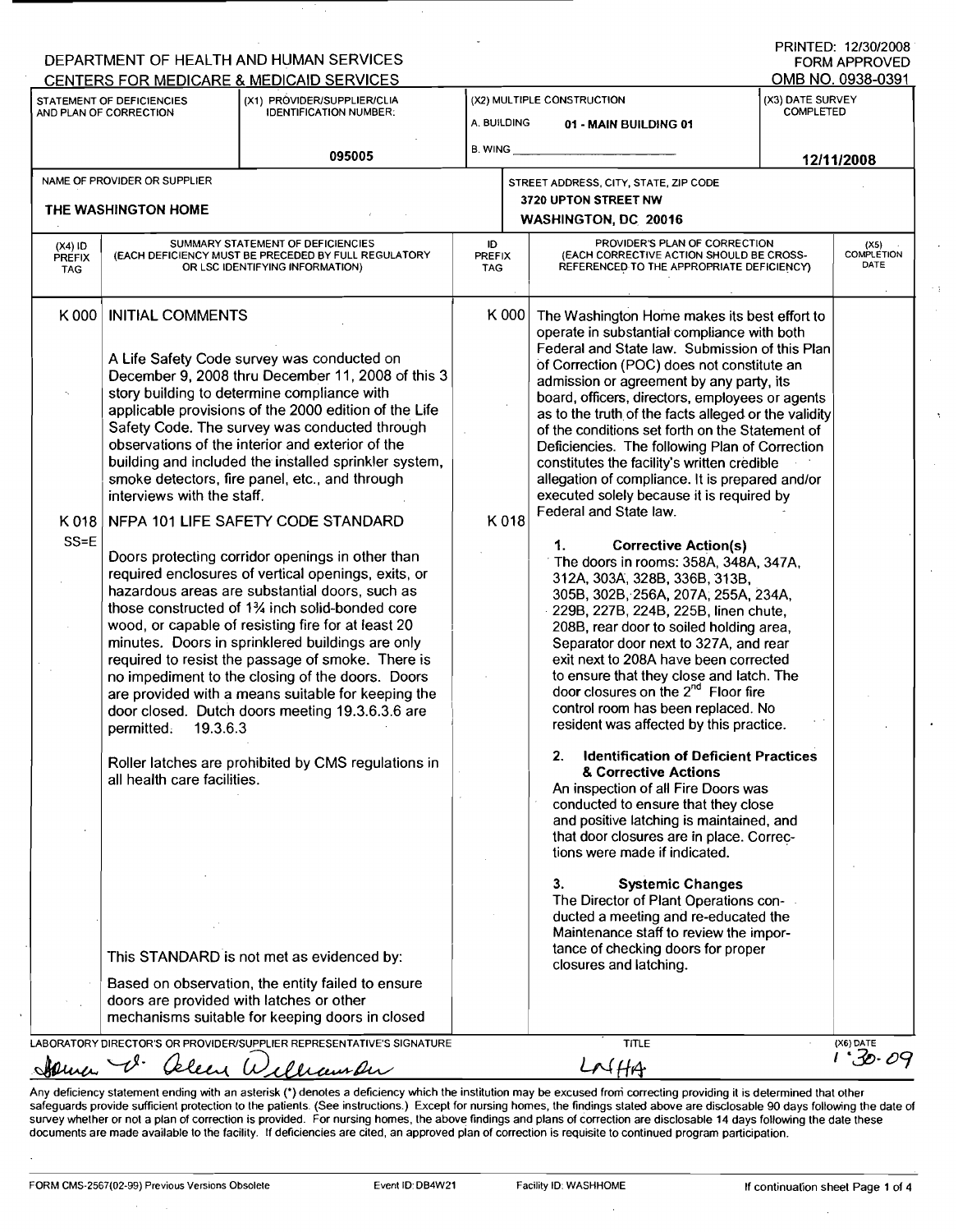|                                                                                                                                                                 |                                                                                                                                                                                                                                                                                                                                                                                                                                                                                                                                                                                                                                                                                                                                                                                    | DEPARTMENT OF HEALTH AND HUMAN SERVICES                                                                                                                                                                                                                                                                                                                                                                                                                                                        |                                                                                                                                                                                                                                                                                                                                                                                                                                                                                                        |         |                                                                                                                                                                                                                                                                                                                                                                                                                                                                                                                                                                                                                                                                                                      |            | PRINTED: 12/30/2008<br><b>FORM APPROVED</b> |
|-----------------------------------------------------------------------------------------------------------------------------------------------------------------|------------------------------------------------------------------------------------------------------------------------------------------------------------------------------------------------------------------------------------------------------------------------------------------------------------------------------------------------------------------------------------------------------------------------------------------------------------------------------------------------------------------------------------------------------------------------------------------------------------------------------------------------------------------------------------------------------------------------------------------------------------------------------------|------------------------------------------------------------------------------------------------------------------------------------------------------------------------------------------------------------------------------------------------------------------------------------------------------------------------------------------------------------------------------------------------------------------------------------------------------------------------------------------------|--------------------------------------------------------------------------------------------------------------------------------------------------------------------------------------------------------------------------------------------------------------------------------------------------------------------------------------------------------------------------------------------------------------------------------------------------------------------------------------------------------|---------|------------------------------------------------------------------------------------------------------------------------------------------------------------------------------------------------------------------------------------------------------------------------------------------------------------------------------------------------------------------------------------------------------------------------------------------------------------------------------------------------------------------------------------------------------------------------------------------------------------------------------------------------------------------------------------------------------|------------|---------------------------------------------|
| CENTERS FOR MEDICARE & MEDICAID SERVICES<br>(X1) PROVIDER/SUPPLIER/CLIA<br>STATEMENT OF DEFICIENCIES<br><b>IDENTIFICATION NUMBER:</b><br>AND PLAN OF CORRECTION |                                                                                                                                                                                                                                                                                                                                                                                                                                                                                                                                                                                                                                                                                                                                                                                    | (X2) MULTIPLE CONSTRUCTION<br>A. BUILDING<br>01 - MAIN BUILDING 01                                                                                                                                                                                                                                                                                                                                                                                                                             |                                                                                                                                                                                                                                                                                                                                                                                                                                                                                                        |         | OMB NO. 0938-0391<br>(X3) DATE SURVEY<br><b>COMPLETED</b>                                                                                                                                                                                                                                                                                                                                                                                                                                                                                                                                                                                                                                            |            |                                             |
|                                                                                                                                                                 | 095005                                                                                                                                                                                                                                                                                                                                                                                                                                                                                                                                                                                                                                                                                                                                                                             |                                                                                                                                                                                                                                                                                                                                                                                                                                                                                                | <b>B. WING</b>                                                                                                                                                                                                                                                                                                                                                                                                                                                                                         |         |                                                                                                                                                                                                                                                                                                                                                                                                                                                                                                                                                                                                                                                                                                      | 12/11/2008 |                                             |
| NAME OF PROVIDER OR SUPPLIER<br>THE WASHINGTON HOME                                                                                                             |                                                                                                                                                                                                                                                                                                                                                                                                                                                                                                                                                                                                                                                                                                                                                                                    |                                                                                                                                                                                                                                                                                                                                                                                                                                                                                                | STREET ADDRESS, CITY, STATE, ZIP CODE<br>3720 UPTON STREET NW<br>WASHINGTON, DC 20016                                                                                                                                                                                                                                                                                                                                                                                                                  |         |                                                                                                                                                                                                                                                                                                                                                                                                                                                                                                                                                                                                                                                                                                      |            |                                             |
| $(X4)$ ID<br><b>PREFIX</b><br><b>TAG</b>                                                                                                                        |                                                                                                                                                                                                                                                                                                                                                                                                                                                                                                                                                                                                                                                                                                                                                                                    | SUMMARY STATEMENT OF DEFICIENCIES<br>(EACH DEFICIENCY MUST BE PRECEDED BY FULL REGULATORY<br>OR LSC IDENTIFYING INFORMATION)                                                                                                                                                                                                                                                                                                                                                                   | ID<br><b>PREFIX</b><br>TAG.                                                                                                                                                                                                                                                                                                                                                                                                                                                                            |         | PROVIDER'S PLAN OF CORRECTION<br>(EACH CORRECTIVE ACTION SHOULD BE CROSS-<br>REFERENCED TO THE APPROPRIATE DEFICIENCY)                                                                                                                                                                                                                                                                                                                                                                                                                                                                                                                                                                               |            | (X5)<br>COMPLETION<br>DATE                  |
| K 018                                                                                                                                                           | Continued From page 1<br>K018<br>4.<br>position.<br>The findings include:<br>It was observed at approximately 12:00pm thru<br>2:00pm on December 9 to 11, 2008 that the facility<br>doors do not close and latch in frames in the<br>following areas:<br>Rooms 358A, 348A, 347A, 312A, 303A, 328B, 336B,<br>328B, 313B, 305B, 302B, 256A, 207A, 255A, 234A,<br>229B, 227B, 224B, 225B linen chute, 208B, rear<br>K077<br>door to soiled holding area 1st floor, separation door<br>next to 372A, rear exit next to 208A (egress bar),<br>1.<br>It was observed at approximately 12:00pm thru<br>2:00pm on December 9 to 11, 2008 that the facility<br>door closers were removed in the following area.<br>2nd floor fire control room, door to purchasing<br>locked against egress |                                                                                                                                                                                                                                                                                                                                                                                                                                                                                                | Monitoring<br>The Director of Plant Operations<br>reviewed the Preventive Maintenance<br>plan to ensure that the operation and<br>inspection of doors are conducted<br>monthly. The findings are reported at<br>the Quarterly QI meeting.<br><b>Corrective Action(s)</b><br>Medical gas is used on the IPU unit.<br>The Director of Plant Operations has<br>reached out to qualified vendors for<br>proposal requests for contracted<br>preventive maintenance services on all<br>medical gas systems. | 1/19/09 |                                                                                                                                                                                                                                                                                                                                                                                                                                                                                                                                                                                                                                                                                                      |            |                                             |
| K 077<br>$SS = D$<br>K 130                                                                                                                                      | 99, Chapter 4.<br>The findings include:<br>NFPA 101 MISCELLANEOUS                                                                                                                                                                                                                                                                                                                                                                                                                                                                                                                                                                                                                                                                                                                  | NFPA 101 LIFE SAFETY CODE STANDARD<br>Piped in medical gas systems comply with NFPA<br>This STANDARD is not met as evidenced by:<br>Based on observation, the entity failed to ensure<br>that all medical gas systems are continuously<br>maintained in proper operating condition.<br>It was observed at approximately 12:00pm thru<br>2:00pm on December 9 to 11, 2008 that the facility<br>had no record of maintenance of the medical gas<br>systems being performed according to NFPA 99. |                                                                                                                                                                                                                                                                                                                                                                                                                                                                                                        | K077    | <b>Identification of Deficient Practices</b><br>2.<br>& Corrective Actions<br>Inspection of the medical system was<br>done and it was determined that it is not<br>used in the nursing facility. No resident<br>was affected by this practice.<br>3.<br><b>Systemic Changes</b><br>The Director of Plant Operations will<br>meet and educate engineering and<br>maintenance staff on the specifics of the<br>maintenance contract, specifically the<br>frequency of inspections by qualified<br>contractors.<br>4.<br>Monitoring<br>The Director of Plant Operations will<br>annually review the Equipment Manage-<br>ment Program to verify annual inspec-<br>tions, and maintenance of medical gas |            |                                             |
| $SS = D$                                                                                                                                                        |                                                                                                                                                                                                                                                                                                                                                                                                                                                                                                                                                                                                                                                                                                                                                                                    | OTHER LSC DEFICIENCY NOT ON 2786                                                                                                                                                                                                                                                                                                                                                                                                                                                               | K 130<br>systems. Findings are reported at the<br>Safety Committee meeting and<br>Quarterly QI Committee meeting.                                                                                                                                                                                                                                                                                                                                                                                      |         |                                                                                                                                                                                                                                                                                                                                                                                                                                                                                                                                                                                                                                                                                                      |            | 1/19/09                                     |

 $\overline{a}$ 

 $\mathcal{L}_{\mathcal{A}}$ 

FORM CMS-2567(02-99) Previous Versions Obsolete Event ID:DB4W21 Facility ID:WASHHOME If continuation sheet Page 2 of 4

 $\bar{z}$ 

 $\hat{\boldsymbol{\beta}}$ 

 $\ddot{\phantom{1}}$ 

 $\hat{\boldsymbol{\beta}}$ 

J,

 $\sim$ 

 $\mathcal{L}$ 

 $\bar{\mathbf{v}}$ 

ä,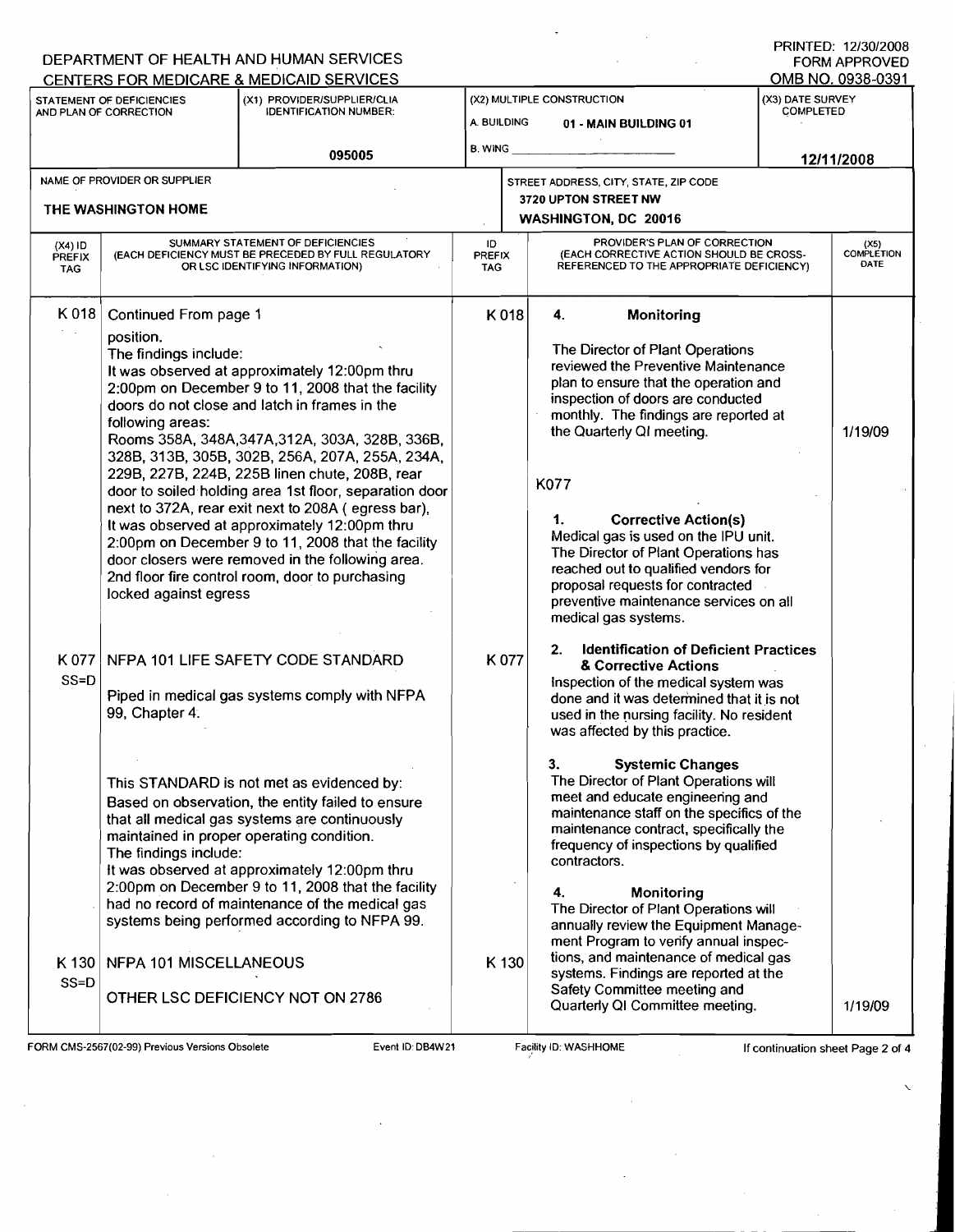| CENTERS FOR MEDICARE & MEDICAID SERVICES<br>STATEMENT OF DEFICIENCIES<br>AND PLAN OF CORRECTION |                                                                                                                                                            | (X1) PROVIDER/SUPPLIER/CLIA<br><b>IDENTIFICATION NUMBER:</b>                                                                                                                                                                                                                                                                                                                                                                                                                                                                                                                                                                                                                                                                                                                                                                                                                                                                                                                                                                                                                                                                                                                                                                                                                                                                                                                                                                                                                             | (X2) MULTIPLE CONSTRUCTION<br>A. BUILDING<br>01 - MAIN BUILDING 01 |                                                                                                                                                                                                                                                                                                                                                                                                                                                                                                                                                                                                                                                                                                                                                                                                                                                                                                                                                        | (X3) DATE SURVEY<br><b>COMPLETED</b> | OMB NO. 0938-0391          |  |
|-------------------------------------------------------------------------------------------------|------------------------------------------------------------------------------------------------------------------------------------------------------------|------------------------------------------------------------------------------------------------------------------------------------------------------------------------------------------------------------------------------------------------------------------------------------------------------------------------------------------------------------------------------------------------------------------------------------------------------------------------------------------------------------------------------------------------------------------------------------------------------------------------------------------------------------------------------------------------------------------------------------------------------------------------------------------------------------------------------------------------------------------------------------------------------------------------------------------------------------------------------------------------------------------------------------------------------------------------------------------------------------------------------------------------------------------------------------------------------------------------------------------------------------------------------------------------------------------------------------------------------------------------------------------------------------------------------------------------------------------------------------------|--------------------------------------------------------------------|--------------------------------------------------------------------------------------------------------------------------------------------------------------------------------------------------------------------------------------------------------------------------------------------------------------------------------------------------------------------------------------------------------------------------------------------------------------------------------------------------------------------------------------------------------------------------------------------------------------------------------------------------------------------------------------------------------------------------------------------------------------------------------------------------------------------------------------------------------------------------------------------------------------------------------------------------------|--------------------------------------|----------------------------|--|
|                                                                                                 |                                                                                                                                                            | 095005                                                                                                                                                                                                                                                                                                                                                                                                                                                                                                                                                                                                                                                                                                                                                                                                                                                                                                                                                                                                                                                                                                                                                                                                                                                                                                                                                                                                                                                                                   | <b>B. WING</b>                                                     |                                                                                                                                                                                                                                                                                                                                                                                                                                                                                                                                                                                                                                                                                                                                                                                                                                                                                                                                                        |                                      | 12/11/2008                 |  |
|                                                                                                 | NAME OF PROVIDER OR SUPPLIER<br>THE WASHINGTON HOME                                                                                                        |                                                                                                                                                                                                                                                                                                                                                                                                                                                                                                                                                                                                                                                                                                                                                                                                                                                                                                                                                                                                                                                                                                                                                                                                                                                                                                                                                                                                                                                                                          |                                                                    | STREET ADDRESS, CITY, STATE, ZIP CODE<br>3720 UPTON STREET NW<br>WASHINGTON, DC 20016                                                                                                                                                                                                                                                                                                                                                                                                                                                                                                                                                                                                                                                                                                                                                                                                                                                                  |                                      |                            |  |
| $(X4)$ ID<br><b>PREFIX</b><br><b>TAG</b>                                                        |                                                                                                                                                            | SUMMARY STATEMENT OF DEFICIENCIES<br>(EACH DEFICIENCY MUST BE PRECEDED BY FULL REGULATORY<br>OR LSC IDENTIFYING INFORMATION)                                                                                                                                                                                                                                                                                                                                                                                                                                                                                                                                                                                                                                                                                                                                                                                                                                                                                                                                                                                                                                                                                                                                                                                                                                                                                                                                                             | ID.<br><b>PREFIX</b><br><b>TAG</b>                                 | PROVIDER'S PLAN OF CORRECTION<br>(EACH CORRECTIVE ACTION SHOULD BE CROSS-<br>REFERENCED TO THE APPROPRIATE DEFICIENCY)                                                                                                                                                                                                                                                                                                                                                                                                                                                                                                                                                                                                                                                                                                                                                                                                                                 |                                      | (X5)<br>COMPLETION<br>DATE |  |
| $K$ 130                                                                                         | Continued From page 2                                                                                                                                      |                                                                                                                                                                                                                                                                                                                                                                                                                                                                                                                                                                                                                                                                                                                                                                                                                                                                                                                                                                                                                                                                                                                                                                                                                                                                                                                                                                                                                                                                                          | K 130                                                              |                                                                                                                                                                                                                                                                                                                                                                                                                                                                                                                                                                                                                                                                                                                                                                                                                                                                                                                                                        |                                      |                            |  |
|                                                                                                 | Maintenance and Testing (Fire Alarm)<br>jurisdiction.<br>condition.<br>The findings include:<br><b>Testing (Sprinklers)</b><br>jurisdiction.<br>condition. | This STANDARD is not met as evidenced by:<br>2000 LIFE SAFETY CODE-LSC 4.6.12.1<br>Whenever or wherever any device, equipment,<br>system, condition, arrangement, level of protection,<br>or any feature is required for compliance with the<br>provisions of this code, such device, equipment,<br>system, condition, arrangement level of protection,<br>other feature shall thereafter be continuously<br>maintained in accordance with applicable NFPA<br>requirements or as directed by authority having<br>Based on observation the entity failed to ensure all<br>components of the automatic fire alarm system are<br>continuously maintained in proper operating<br>It was observed at approximately 12:00pm thru<br>2:00pm on December 9 to 11, 2008 that the facility<br>had no annual fire alarm maintenance record.<br>2000 Life Safety Code-4.6.12.1 Maintenance and<br>Whenever or wherever any device, equipment,<br>system, condition, arrangement, level of protection,<br>or any other feature is required for compliance with<br>the provision of this Code, such device, equipment,<br>system, condition, arrangement, level of protection,<br>or other feature shall thereafter be continuously<br>maintained in accordance with applicable NFPA<br>requirements or as directed by the authority having<br>Based on observation the entity failed to ensure all<br>components of the automatic sprinkler system are<br>continuously maintained in proper operating |                                                                    | <b>Corrective Action(s)</b><br>1.<br>The fire alarm annual maintenance had<br>been scheduled; however, the date was<br>moved by contractor (due to illness) to<br>12/22/08. The inspection was conducted<br>at that time.<br>2. Identification of Deficient Practices<br>& Corrective Actions<br>A review of the Life Safety Code with<br>emphasis on maintenance program,<br>sprinkler heads, escutcheon plates,<br>fire/smoke barriers was conducted.<br>corrections were made as indicated.<br><b>Systemic Changes</b><br>3.<br>The Director of Plant Operations con-<br>ducted a meeting and re-educated staff<br>on Life Safety systems and inspections.<br>4.<br><b>Monitoring</b><br>The Director of Plant Operations monitors<br>the Life Safety Maintenance Plan including<br>all aspects of fire suppression systems<br>quarterly. These findings are reported at the<br>Safety Committee meeting and the Quarterly<br>QI Committee meeting. |                                      | 1/19/09                    |  |

 $\hat{\mathcal{A}}$ 

 $\sim 100$ 

 $\sim 10^7$ 

 $\Delta \sim 20$ 

 $\mathcal{A}^{\mathcal{A}}$ 

 $\sim 10$ 

 $\hat{\boldsymbol{\beta}}$ 

 $\sim$ 

 $\bar{\beta}$ 

 $\ddot{\phantom{a}}$ 

 $\hat{\boldsymbol{\gamma}}$ 

 $\mathcal{A}$ 

 $\sim$  1

 $\bar{\mathcal{A}}$ 

 $\mathcal{L}^{\mathcal{L}}$